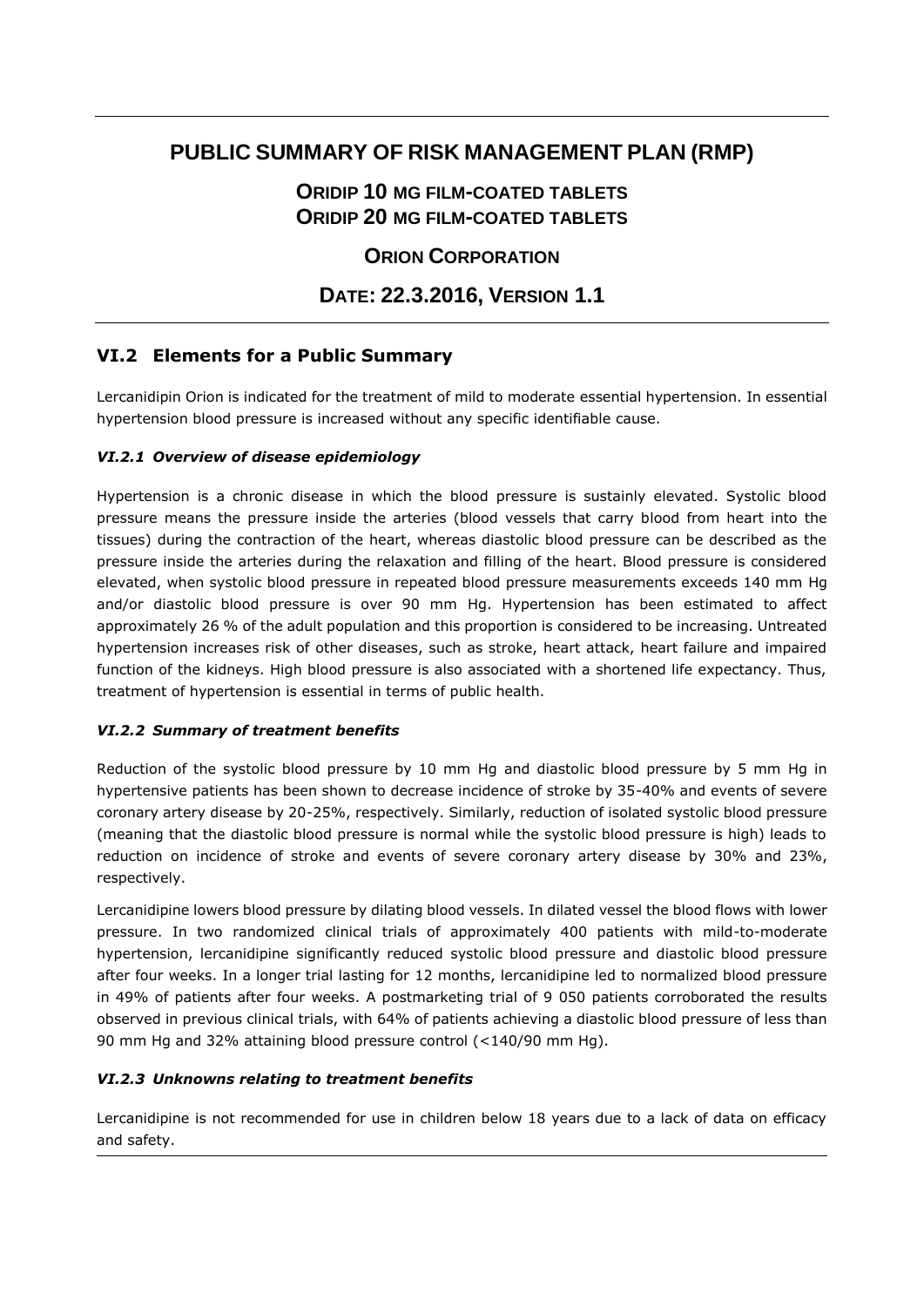## *VI.2.4 Summary of safety concerns*

## **Important identified risk**

| <b>Risk</b>                                                                                                                                                                                                                                        | What is known                                                                                                                                                                                                                                                                                                                                                                                                                                                                                                                                                  | Preventability                                                                                                                                                                                                                                                                                                                                                                     |
|----------------------------------------------------------------------------------------------------------------------------------------------------------------------------------------------------------------------------------------------------|----------------------------------------------------------------------------------------------------------------------------------------------------------------------------------------------------------------------------------------------------------------------------------------------------------------------------------------------------------------------------------------------------------------------------------------------------------------------------------------------------------------------------------------------------------------|------------------------------------------------------------------------------------------------------------------------------------------------------------------------------------------------------------------------------------------------------------------------------------------------------------------------------------------------------------------------------------|
| Allergic reactions                                                                                                                                                                                                                                 | Lercanidipine<br>other<br>and<br>ingredients of this medicine may<br>cause allergic reactions, e.g.<br>rash.                                                                                                                                                                                                                                                                                                                                                                                                                                                   | The product should not be used,<br>if a patient is known to be<br>allergic to lercanidipine or other<br>ingredients of the medicine; or<br>is allergic to other medicines<br>closely related to lercanidipine,<br>such as amlodipine, nicardipine,<br>felodipine, isradipine, nifedipine<br>or lacidipine.                                                                         |
| Cardiac disorders: faster heart<br>beat (tachycardia); a sensation<br>in which a person is aware of an<br>irregular,<br>hard,<br>or<br>rapid<br>heartbeat (palpitations); and<br>chest pain caused by coronary<br>artery disease (angina pectoris) | Lercanidipine has been reported<br>cause faster heart beat<br>to<br>(tachycardia); a sensation in<br>which a person is aware of an<br>irregular,<br>hard,<br>or<br>rapid<br>(palpitations); and<br>heartbeat<br>chest pain caused by coronary<br>artery disease (angina pectoris).<br>Very rarely patients with pre-<br>existing angina pectoris may<br>experience increased frequency,<br>duration or severity of these<br>attacks. Isolated cases of heart<br>attacks (myocardial infarction)<br>have been reported in some<br>patients using lercanidipine. | Lercanidipine should not be used<br>in the following heart diseases:<br>untreated<br>heart<br>failure,<br>obstruction of the flow of blood<br>from the heart, unstable angina<br>(meaning chest pain at rest or in<br>minimal exercise in patient with<br>coronary artery disease)<br>or<br>within one month after the heart<br>attack.                                            |
| Nervous<br>disorders,<br>system<br>dizziness and fainting                                                                                                                                                                                          | <b>Disorders</b><br>of<br>the<br>nervous<br>system,<br>like<br>headache,<br>dizziness,<br>weakness<br>and<br>tiredness have been reported<br>during lecanidipine use. Very<br>rarely lercanidipine may also<br>cause fainting.                                                                                                                                                                                                                                                                                                                                 | Clinical<br>experience<br>with<br>lercanidipine indicates that it is<br>unlikely to impair a patient's<br>ability<br>drive<br>to<br>or<br>use<br>machinery.<br>However, caution<br>should be exercised because<br>dizziness, asthenia, fatigue and<br>rarely somnolence may occur.                                                                                                 |
| Use in severed kidney and liver<br>impairment                                                                                                                                                                                                      | Both<br>kidneys<br>liver<br>and<br>removal<br>participate<br>in<br>of<br>lercanidipine from the body.<br>Lercanidipine is converted in the<br>liver to inactive substances that<br>are excreted into the urine via<br>kidneys.                                                                                                                                                                                                                                                                                                                                 | Lercanidipine<br>is<br>not<br>recommended<br>for<br>use<br>in.<br>patients<br>with<br>severely<br>decreased<br>liver<br>kidney<br>or<br>function. Special care is needed<br>when lercanidipine is used in<br>with<br>mildly<br>patients<br>or<br>moderately decreased liver or<br>kidney function. Although the<br>usually recommended dose may<br>be tolerated in these patients, |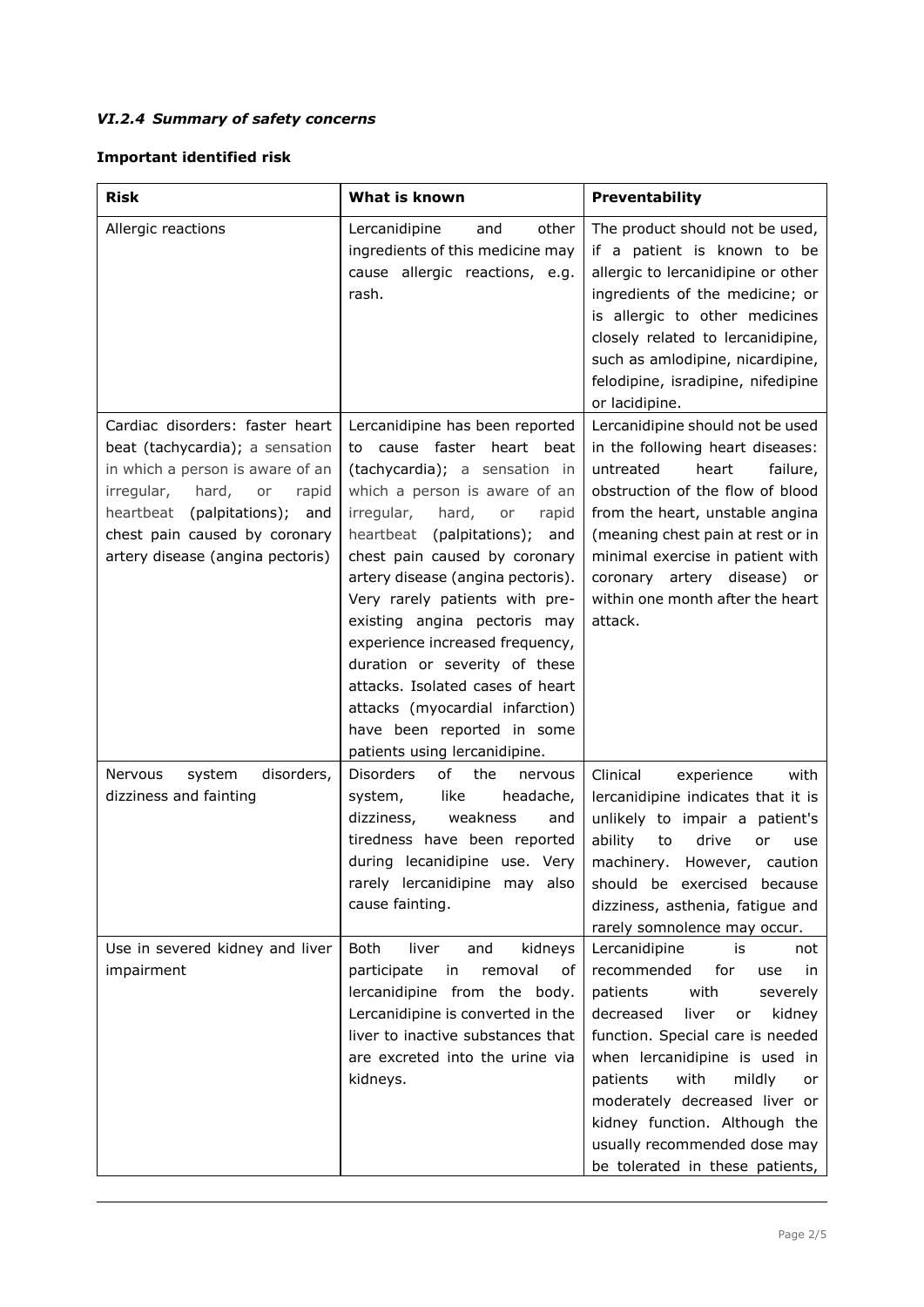| <b>Risk</b>                                                                                                                                                                                                                                                  | What is known                                                                                                                                                                                                                                                                                                                                                                                                                                                                                                                                                                                                                                                                                                                                                                                                                                                                                                                                                                                                                                                                                                                                                                                                                      | Preventability                                                                                                                                                                                                                                                                                                   |
|--------------------------------------------------------------------------------------------------------------------------------------------------------------------------------------------------------------------------------------------------------------|------------------------------------------------------------------------------------------------------------------------------------------------------------------------------------------------------------------------------------------------------------------------------------------------------------------------------------------------------------------------------------------------------------------------------------------------------------------------------------------------------------------------------------------------------------------------------------------------------------------------------------------------------------------------------------------------------------------------------------------------------------------------------------------------------------------------------------------------------------------------------------------------------------------------------------------------------------------------------------------------------------------------------------------------------------------------------------------------------------------------------------------------------------------------------------------------------------------------------------|------------------------------------------------------------------------------------------------------------------------------------------------------------------------------------------------------------------------------------------------------------------------------------------------------------------|
|                                                                                                                                                                                                                                                              |                                                                                                                                                                                                                                                                                                                                                                                                                                                                                                                                                                                                                                                                                                                                                                                                                                                                                                                                                                                                                                                                                                                                                                                                                                    | an increase in dose must be<br>approached with caution. The<br>blood pressure lowering effect of<br>lercanidipine may be enhanced                                                                                                                                                                                |
| Concomitant use with medicinal<br>products or other products that<br>are known to strongly inhibit the<br>function<br>of<br>protein<br>named<br>CYP3A4, grapefruit juice or<br>ciclosporine (a drug used after<br>transplants to prevent organ<br>rejection) | liver<br>lercanidipine<br>In<br>is<br>converted<br>inactive<br>to<br>substances that are excreted<br>into the urine via kidneys. A<br>named<br>CYP3A4<br>protein<br>is<br>important in this conversion of<br>lercanipine to inactive forms.<br>There are several medicinal<br>products that are known to<br>inhibit the function of CYP3A4,<br>thereby influencing<br>on<br>the<br>amount of active lercanidipine in<br>the body. Concomitant use of<br>other medicinal products that<br>strongly inhibit the function of<br>CYP3A4 increase lercanidipine<br>plasma levels and may increase<br>blood<br>pressure<br>lowering<br>its<br>effects. Drugs that are strong<br>inhibitors of CYP3A4 include e.g.<br>some medicines used for fungal<br>infections (such as ketoconazole<br>and<br>itraconazole),<br>some<br>antibiotics<br>(such<br>as<br>erythromycin) and some drugs<br>used for viral infections (such as<br>ritonavir).<br>addition to drugs other<br>In<br>substances, such as grapefruit<br>or grapefruit juice may also<br>inhibit<br>metabolism<br>οf<br>lercanidipine.<br>Concomitant use of ciclosporin<br>(a drug used after transplants to<br>prevent organ rejection) and<br>lercanidipine may increase the | in these patients.<br>Lercanidipine should not be<br>administered<br>with<br>medicinal<br>products that are known to<br>strongly<br>inhibit function<br>of<br>CYP3A4.<br>Patients<br>should<br>not<br>take<br>grapefruit or grapefruit juice or<br>a drug called ciclosporine during<br>lercanidipine treatment. |
|                                                                                                                                                                                                                                                              | effect of both medications.                                                                                                                                                                                                                                                                                                                                                                                                                                                                                                                                                                                                                                                                                                                                                                                                                                                                                                                                                                                                                                                                                                                                                                                                        |                                                                                                                                                                                                                                                                                                                  |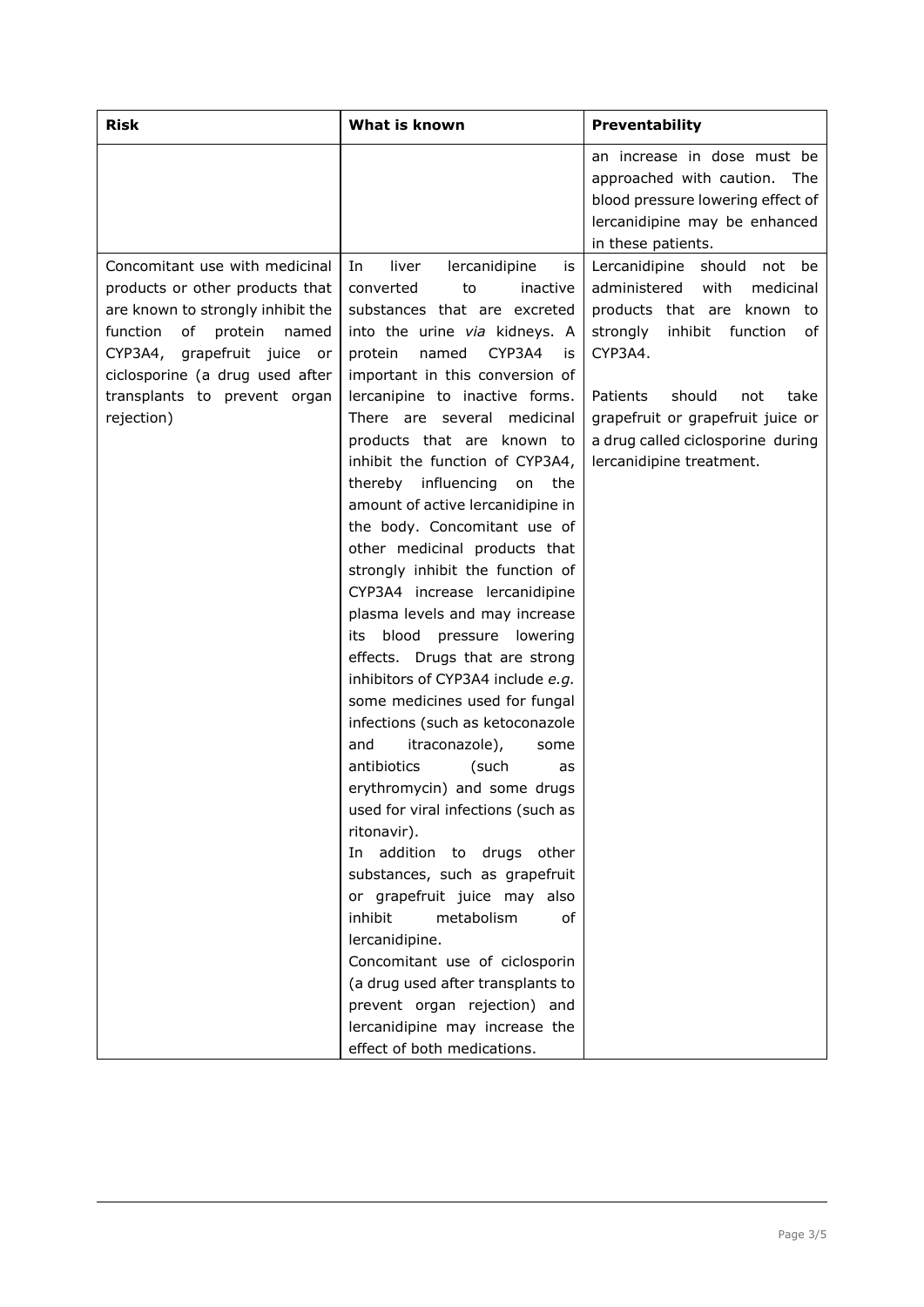### **Important potential risks**

| <b>Risk</b>                                                 | What is known (Including reason why it is considered a<br>potential risk)                                                                                                                                                                                                                                                                                                                                                                                                                                                                                                                                                                                                                |
|-------------------------------------------------------------|------------------------------------------------------------------------------------------------------------------------------------------------------------------------------------------------------------------------------------------------------------------------------------------------------------------------------------------------------------------------------------------------------------------------------------------------------------------------------------------------------------------------------------------------------------------------------------------------------------------------------------------------------------------------------------------|
| breast<br>Effects on<br>pregnancy,<br>feeding and fertility | In animal studies no evidence for harmful effects of lercanidipine<br>on fertility or on foetus during pregnancy have been seen.<br>However, other medicinal products with similar mechanism of<br>action have been reported to cause foetal abnormalities in animals.                                                                                                                                                                                                                                                                                                                                                                                                                   |
|                                                             | There is no clinical experience in humans about the effects of<br>lercanidipine during pregnancy and lactation and on fertility.<br>Therefore lercanidipine should not be used during pregnancy or in<br>women with child-bearing potential unless effective contraception<br>is used. Lercanidipine is expected to be found in breast milk and<br>should not be administered to nursing mothers. Lercanidipine has<br>been reported to cause in few patients reversible biochemical<br>changes of the sperm that may impair fertilisation. This should be<br>kept in mind in case of in vitro fertilization treatment (one of<br>assisted reproductive techniques used in infertility). |

### **Missing information**

| <b>Risk</b>                                                                                                                                          | What is known                                                                                                                                                                                                                                                                                                                                                                                                                                                                                                                                                                       |
|------------------------------------------------------------------------------------------------------------------------------------------------------|-------------------------------------------------------------------------------------------------------------------------------------------------------------------------------------------------------------------------------------------------------------------------------------------------------------------------------------------------------------------------------------------------------------------------------------------------------------------------------------------------------------------------------------------------------------------------------------|
| Use<br>left<br>patients<br>with<br>in<br>outflow<br>ventricular<br>tract<br>obstruction                                                              | The use of lercanidipine is contraindicated in patients with left<br>ventricular outflow tract obstruction.                                                                                                                                                                                                                                                                                                                                                                                                                                                                         |
| Use in patients with untreated<br>cardiac failure                                                                                                    | Lercanidipine should not be used in patients with untreated<br>symptomatic heart failure.                                                                                                                                                                                                                                                                                                                                                                                                                                                                                           |
| Use in coronary artery disease<br>patients who experience chest<br>pain at rest or in minimal<br>exercise (so called<br>unstable<br>angina pectoris) | It has been suggested that lercanidipine may be associated with<br>increased risk of cardiovascular problems in patients with<br>ischaemic heart disease, who has a long-lasting lack of oxygen in<br>the cardiac muscle due to coronary artery disease or some other<br>reason. Very rarely these patients may experience increased<br>frequency, duration or severity of chest pain attacks. Lercanidipine<br>should not be used in coronary artery disease patients who<br>experience chest pain already at rest or in minimal exercise (so<br>called unstable angina pectoris). |
| Use in patients within one month<br>after<br>the<br>attack<br>heart<br>(myocardial infarction)                                                       | Lercanidipine may increase the frequency, duration or severity of<br>chest pain attacks in patients with ischaemic heart disease.<br>Therefore lercanidipine should not be used in patients within 1<br>month of heart attack.                                                                                                                                                                                                                                                                                                                                                      |